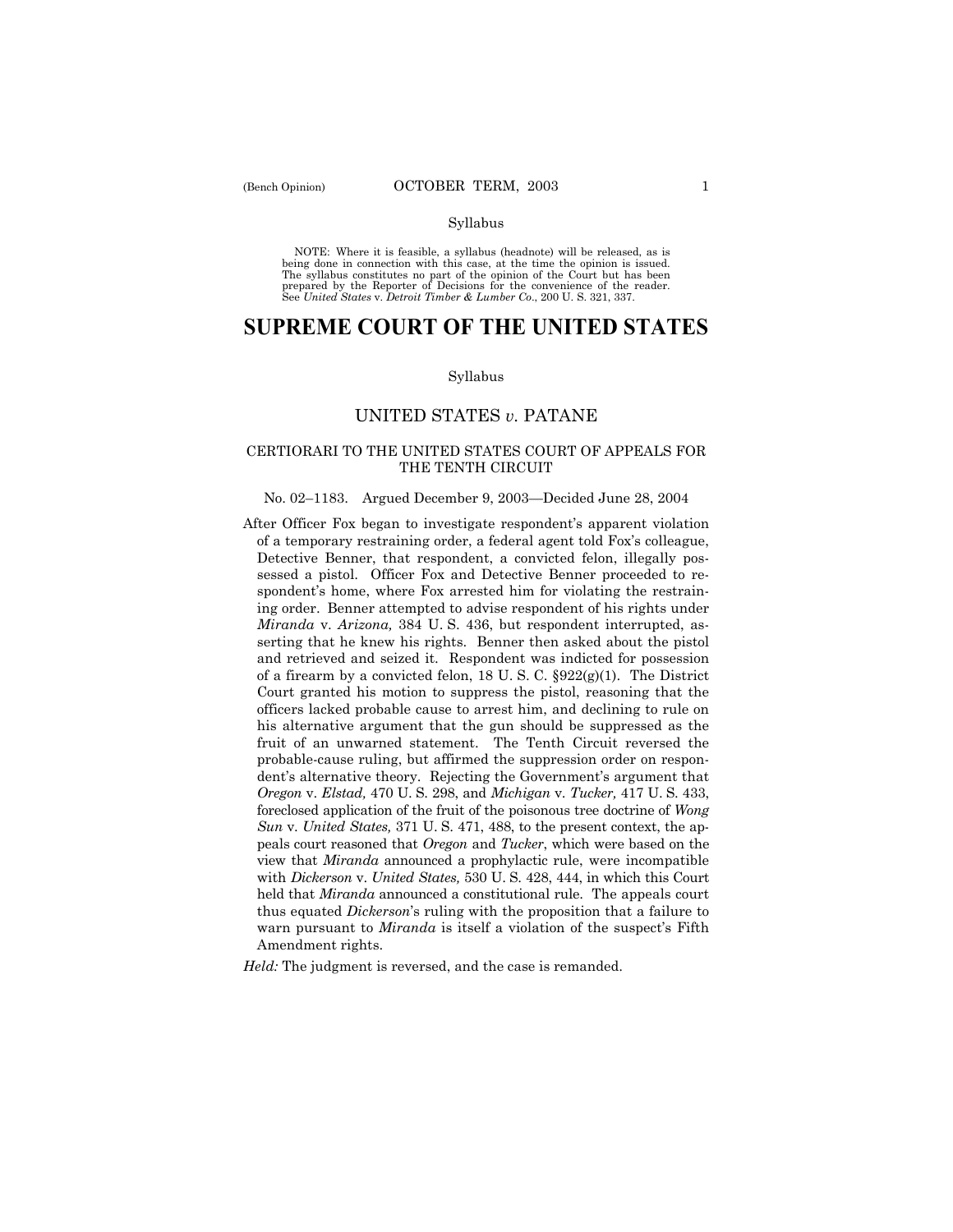304 F. 3d 1013, reversed and remanded.

JUSTICE THOMAS, joined by THE CHIEF JUSTICE and JUSTICE SCALIA, concluded that a failure to give a suspect *Miranda* warnings does not require suppression of the physical fruits of the suspect's unwarned but voluntary statements. Pp.  $4-12$ .

(a) The *Miranda* rule is a prophylactic employed to protect against violations of the Self-Incrimination Clause, U. S Const., Amdt. 5. That Clause's core protection is a prohibition on compelling a criminal defendant to testify against himself at trial. See, *e.g., Chavez* v. *Martinez*, 538 U.S. 760, 764–768. It cannot be violated by the introduction of nontestimonial evidence obtained as a result of voluntary statements. See, *e.g., United States* v. *Hubbell,* 530 U. S. 27, 34. The Court has recognized and applied several prophylactic rules designed to protect the core privilege against self-incrimination. For example, the *Miranda* rule creates a presumption of coercion in custodial interrogations, in the absence of specific warnings, that is generally irrebuttable for purposes of the prosecution's case in chief. *E.g.*, 384 U. S., at 467. But because such prophylactic rules necessarily sweep beyond the Self-Incrimination Clauseís actual protections, see, *e.g., Withrow* v. *Williams*, 507 U. S. 680, 690–691, any further extension of one of them must be justified by its necessity for the protection of the actual right against compelled self-incrimination, *e.g., Chavez, supra,* at 778. Thus, uncompelled statements taken without *Miranda* warnings can be used to impeach a defendant's testimony at trial, see *Elstad, supra, at 307-308, though the fruits of actually compelled* testimony cannot, see *New Jersey* v. *Portash*, 440 U.S. 450, 458–459. A blanket rule requiring suppression of statements noncompliant with the *Miranda* rule could not be justified by reference to the "Fifth" Amendment goal of assuring trustworthy evidence" or by any deterrence rationale, *e.g., Elstad*, 470 U. S., at 308, and would therefore fail the Court's requirement that the closest possible fit be maintained between the Self-Incrimination Clause and any rule designed to protect it. Furthermore, the Clause contains its own exclusionary rule that automatically protects those subjected to coercive police interrogations from the use of their involuntary statements (or evidence derived from their statements) in any subsequent criminal trial. *E.g., id.*, at 307–308. This explicit textual protection supports a strong presumption against expanding the *Miranda* rule any further. Cf. *Graham* v. *Connor,* 490 U. S. 386. Finally, nothing in *Dickerson* calls into question the Court's continued insistence on its closefit requirement. Pp.  $5-8$ .

(b) That a mere failure to give *Miranda* warnings does not, by itself, violate a suspect's constitutional rights or even the *Miranda* rule was evident in many of the Court's pre-*Dickerson* cases, see, *e.g., El-*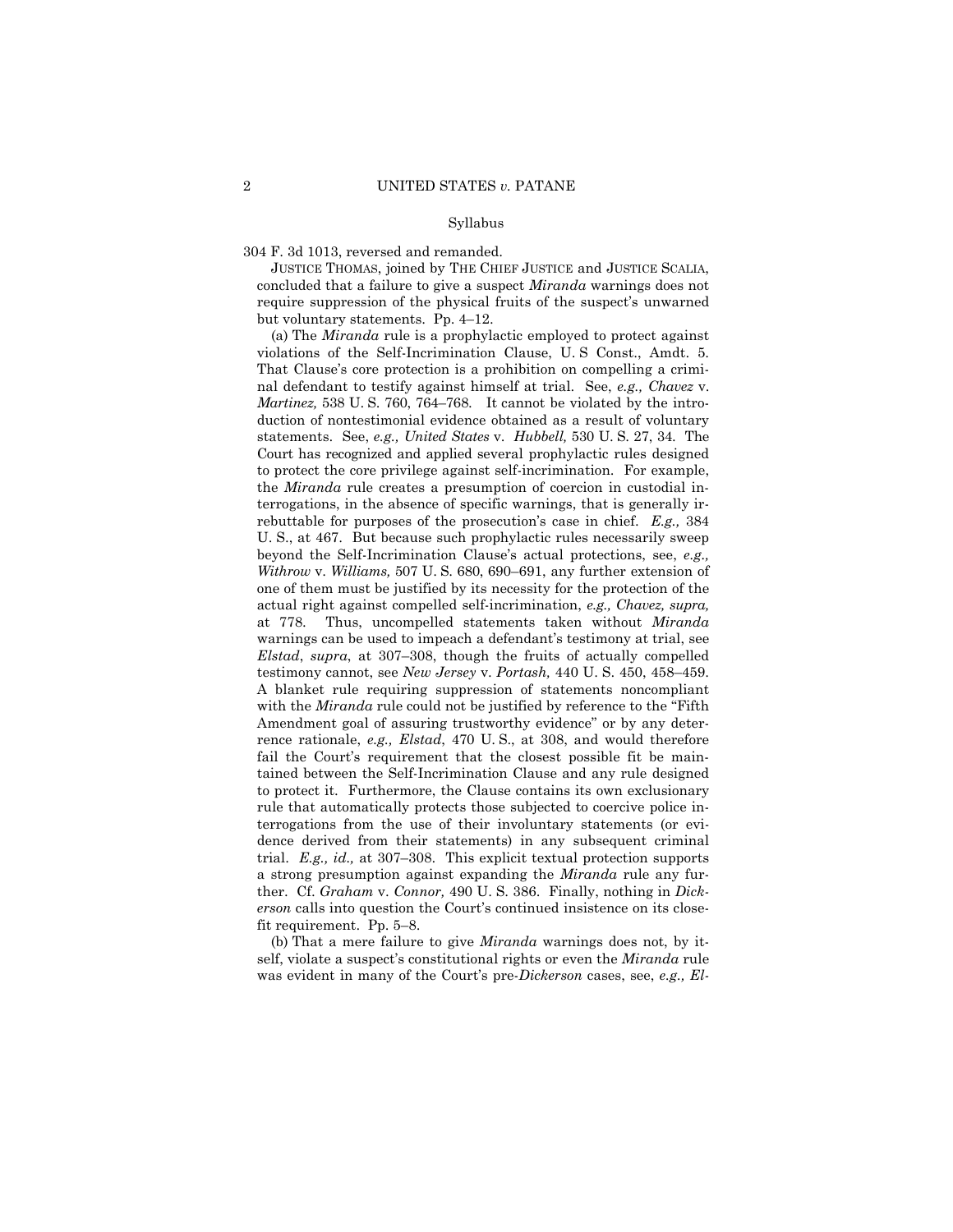*stad*, *supra*, at 308, and the Court has adhered to that view since *Dickerson, see Chavez, supra, at*  $772-773$ . This follows from the nature of the "fundamental *trial* right" protected by the Self-Incrimination Clause, *e.g., Withrow, supra*, at 691, which the *Miranda* rule, in turn, protects. Thus, the police do not violate a suspectís constitutional rights (or the *Miranda* rule) by negligent or even deliberate failures to provide full *Miranda* warnings. Potential violations occur, if at all, only upon the admission of unwarned statements into evidence. And, at that point, the exclusion of such statements is a complete and sufficient remedy for any perceived *Miranda* violation. *Chavez, supra*, at 790. Unlike actual violations of the Self-Incrimination Clause, there is, with respect to mere failures to warn, nothing to deter and therefore no reason to apply *Wong Sun's* "fruit of the poisonous tree" doctrine. It is not for this Court to impose its preferred police practices on either federal or state officials. Pp. 8-10.

(c) The Tenth Circuit erred in ruling that the taking of unwarned statements violates a suspect's constitutional rights. *Dickerson*'s characterization of *Miranda* as a constitutional rule does not lessen the need to maintain the close-fit requirement. There is no such fit here. Introduction of the nontestimonial fruit of a voluntary statement, such as respondent's pistol, does not implicate the Clause. It presents no risk that a defendantís coerced statements (however defined) will be used against him at a criminal trial. In any case, the exclusion of unwarned statements is a complete and sufficient remedy for any perceived *Miranda* violation. *E.g., Chavez, supra*, at 790. Similarly, because police cannot violate the Clause by taking unwarned though voluntary statements, an exclusionary rule cannot be justified by reference to a deterrence effect on law enforcement, as the court below believed. The word "witness" in the constitutional text limits the Self-Incrimination Clauseís scope to testimonial evidence. *Hubbell,* supra, at 34–35. And although the Court requires the exclusion of the physical fruit of actually coerced statements, statements taken without sufficient *Miranda* warnings are presumed to have been coerced only for certain purposes and then only when necessary to protect the privilege against self-incrimination. This Court declines to extend that presumption further. Pp.  $10-12$ .

JUSTICE KENNEDY, joined by JUSTICE O'CONNOR, concluded that it is unnecessary to decide whether the detective's failure to give Patane full *Miranda* warnings should be characterized as a violation of the *Miranda* rule itself, or whether there is anything to deter so long as the unwarned statements are not later introduced at trial. In *Oregon* v. *Elstad*, 470 U. S. 298, *New York* v. *Quarles*, 467 U. S. 649, and *Harris* v. *New York*, 401 U. S. 222, evidence obtained following unwarned interrogations was held admissible based in large part on the